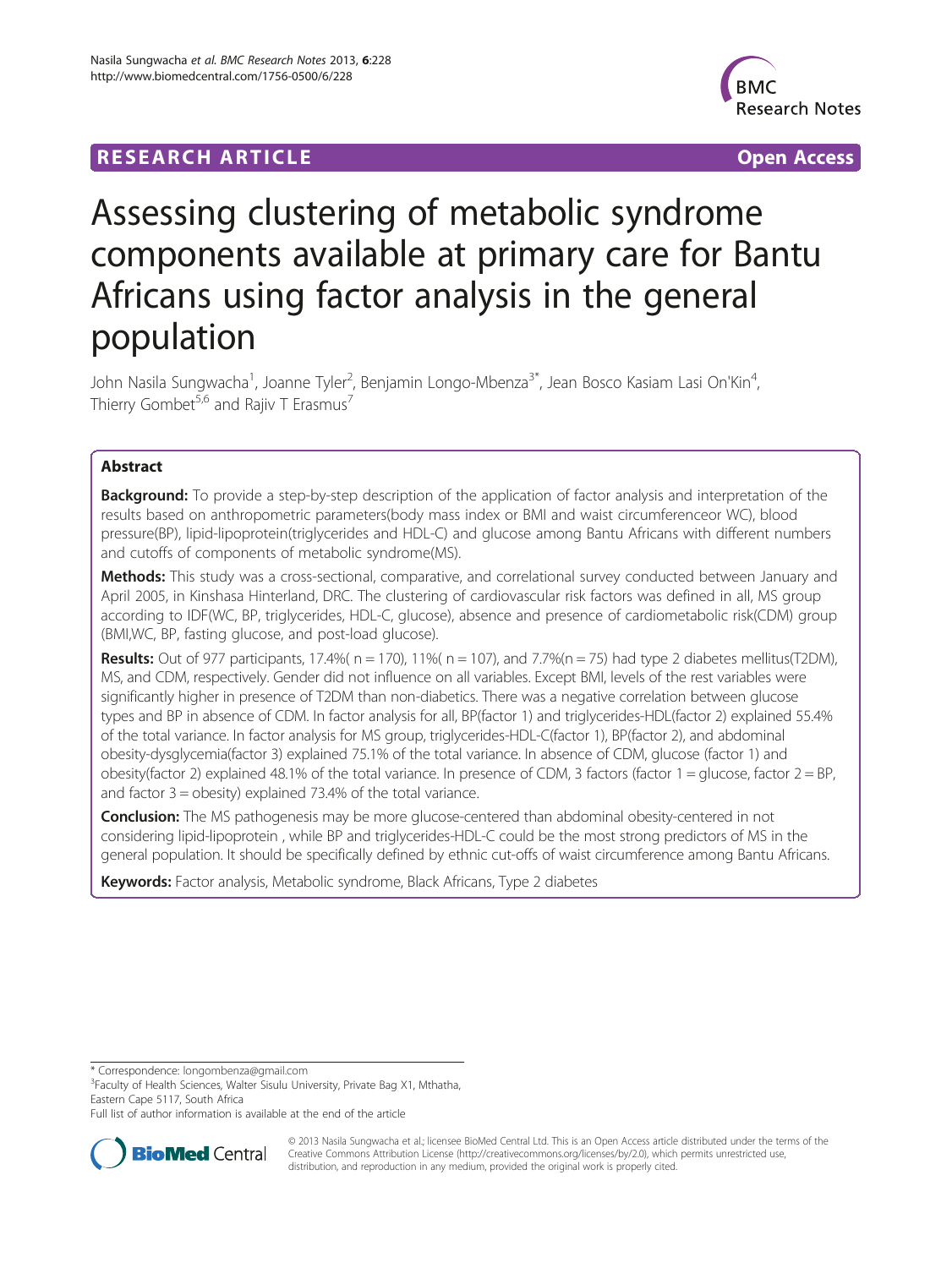# Background

Metabolic syndrome (MS) is defined by a cluster of cardiovascular risk factors such as obesity (abdominal obesity in particular), diabetes mellitus (DM), high blood pressure (BP)/hypertension, dyslipidemia, insulin resistance, and hypercoagulability [\[1](#page-8-0)-[5\]](#page-8-0). Furthermore, MS is nowadays a major public health problem worldwide [\[6](#page-8-0)]. Before the advent of the consensus of the definition of the MS using International Diabetes Federation(IDF) [\[6](#page-8-0)], Experts from WHO and EGIR required the measurement of serum insulin levels, diabetes mellitus(DM) or glucose intolerance, hypertension, triglycerides, HDL-Cholesterol (C), body mass index(BMI), and waist circumference(WC) with different cutoff points [\[7,8](#page-8-0)]. However, MS characterizes by international cutoff points [[6-9\]](#page-8-0), are limited to detect efficiently bantu Africans at higher cardiometabolic (CDM) risk(hypertension, DM, atherosclerosis) in comparisons with ethnic specific definition of MS [[10](#page-8-0)]. Africans have low or normal lipid profile [\[11,12](#page-8-0)] and a high level of HDL-C [\[13\]](#page-8-0). Longo-Mbenza et al. include low birth weight, coronary heart disease, malnutrition, elevated fibrinogen, total cholesterol, and urea nitrogen [[11](#page-8-0)-[13\]](#page-8-0).

In sub-Saharan Africa, MS, obesity, dyslipidemia, DM, hypertension and DM are emerging with cardiovascular complications [\[14-21](#page-8-0)] because of urbanization, migration, epidemiologic transition, demographic transition, and nutrition transition [[22-24\]](#page-8-0). Identifying patterns of Bantu Africans at the primary care level can explain, at least in part, the differences observed in the prevalence or incidence of MS and cardiovascular diseases between different populations [\[25](#page-8-0)-[30](#page-8-0)].

Several statistical methods can be used to identify patterns of clustering in cardiovascular diseases such as DM and hypertension. One such important and useful technique is factor analysis – a multivariate technique [[31-36\]](#page-9-0). Indeed, Factor analysis is a statistical method used to describe variability among observed variables in terms of a potentially lower number of unobserved variables called factors. Factor analysis searches for such joint variations in response to unobserved latent variables. The observed variables are modelled as linear combinations of the potential factors, plus "error" terms. The information gained about the interdependencies between observed variables can be used later to reduce the set of variables in a dataset. Furthermore, at our knowledge, there is no information on the physiogenic process including the mechanisms with which the major components of the MS relate to each other which could be one of the features to make preventive startegies and control of emerging cardiovascular diseases in Africa [\[17](#page-8-0)-[20\]](#page-8-0). For that reason, the objective of this study was to provide a step-by-step description of the application of factor analysis and interpretations of

the results based on the clustering of anthropometric parameters, blood pressure, triglycerides, HDL-C, and plasma glucose in all, presence of MS defined by IDF, absence and presence of CDM(exclusion of triglycerides and HDL-C).

# Methods

This study was a cross-sectional survey conducted between January, and April 2005, in Kinshasa Hinterland with details previously published [[13\]](#page-8-0). This study was carried out in compliance with the Helsinki Declaration (59<sup>th</sup> WMA General Assembly, Seoul, South Korea, October 2008. [http://www.wma.net/en/30publications/](http://www.wma.net/en/30publications/10policies/b3/index.html) [10policies/b3/index.html](http://www.wma.net/en/30publications/10policies/b3/index.html)). This research was approved by the Ethics Committee of Lomo Medical Clinic (Ref-00038-03-07) at Kinshasa Limete. Fully informed and written consent was obtained from all adult participants.

The survey was specifically and extensively designed using a statistical multistage and stratified random model at each level to recruit a study sample with similar and representative characteristics of Kinshasa Hinterland demographic and socioeconomic structure and results comparable with global data on DM.

Each region contributed with a number of cluster (EDs) calculated by population number: 185, 112 inhabitants for the upper urban area of Gombe, 161,410 inhabitants of the semi-rural Kisero area, 153,265 inhabitants for the urban Lukemi area and 146,034 inhabitants for the deepest rural Feshi area. The sample size was calculated as  $Z^2xPxQx$  the expected prevalence of DM in each area,  $Q = 1-P$ , d is the in the absolute accuracy of 2% ad  $f = 8.5$ to correct the design effect.

The details of collection of weight, height, waist circumference (WC), systolic blood pressure (SBP), diastolic blood pressure (DBP), plasma fasting glucose and plasma post load glucose have been described elsewhere [[30](#page-8-0)[-32\]](#page-9-0).

# **Definitions**

Body mass index (BMI) was obtained in dividing weigh (kg) by height (m)<sup>2</sup> . In our setting with limited resources and lack of routinely measured insulin resistance (gold standard), we applied the criteria of MS diagnosis proposed by the International Diabetes Federation (IDF) as follows: raised systolic blood pressure (SBP > 130 mmHg) and diastolic blood pressure (DBP > 85 mmHg), elevated triglycerides (TG > 1.7 mmol/L), low high-density lipoprotein cholesterol (HDL < 1.04 mmol/L in men and <1.29 mmol/L in women) levels, abdominal obesity defined by increased waist circumference (WC > 94 cm in men and >80 cm in women), and fasting plasma glucose  $(FPG > 5.6 \text{ mmol/L})(6)$ .

CDM was defined by the constellation of 3 components of WHO – defined MS such as diabetes, hypertension,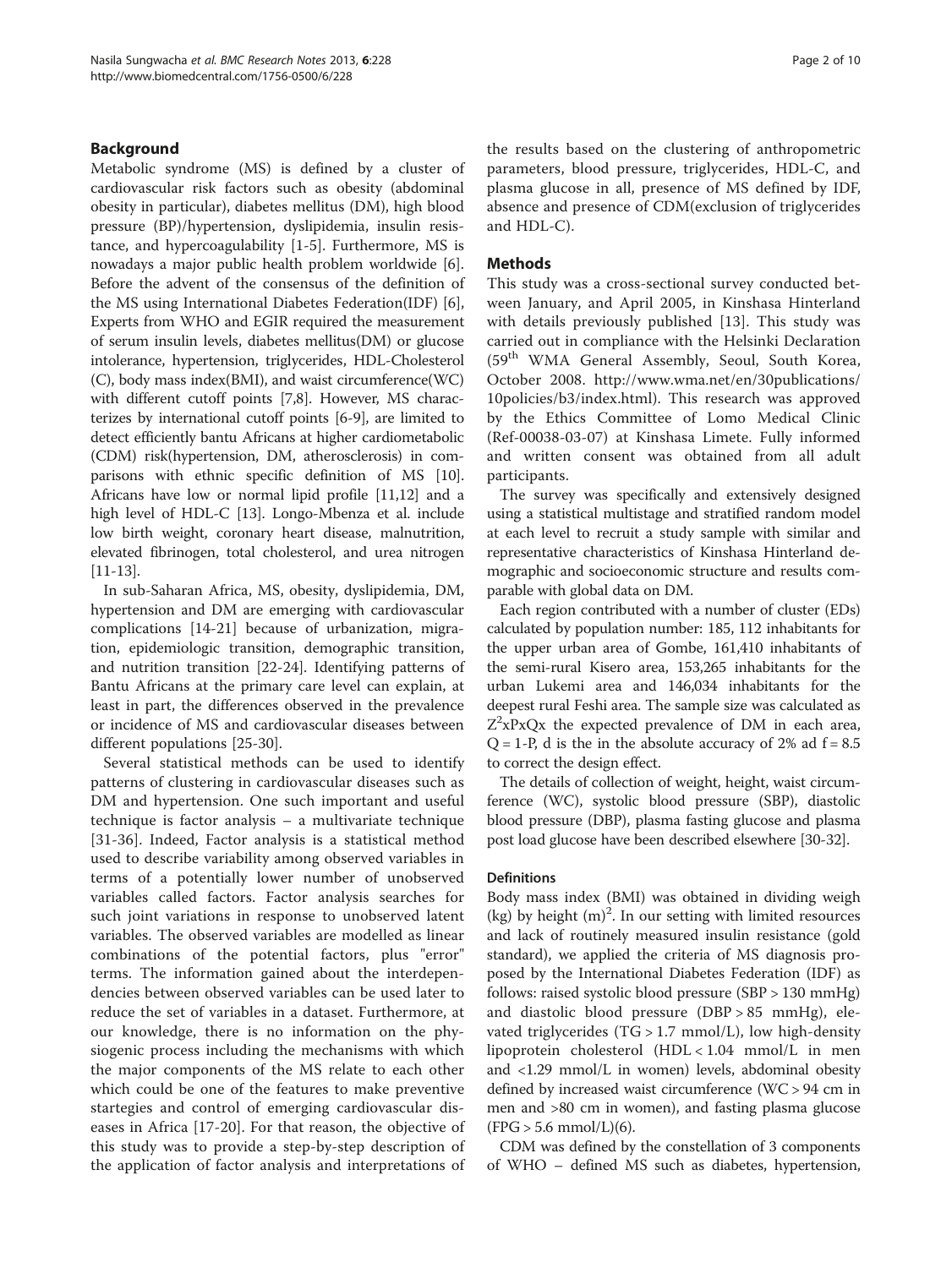and  $BMI > =30$  kg/m2. However, absence of CDM was defined in participants without pre-hypertension, abdominal obesity,  $BMI > =25$  kg/m2, and CDM. The definition of diabetes was based on clinical arguments and the latest WHO/IDF criteria among persons with the fasting venous plasma glucose level > =126 mg/dL or Post-load venous blood plasma level  $> =200$  mg/dL [[7](#page-8-0)]. This was an undiagnosed T2DM so that information about HbA1c, duration of diabetes, and medications was not available and compulsory.

#### Statistical analysis

Data were presented as *mean*  $\pm$  SD. Factor analysis originated in psychometrics, and is used in behavioral sciences, social sciences, marketing, product management, operations research, and other applied sciences that deal with large quantities of data.

# Factor analysis is based on the following statistical model and definitions

Suppose we have a set of  $p$  observable random variables,  $x_1,...,x_p$  with means.  $\mu_1,...,\mu_p$ .

Suppose for some unknown constants  $l_{ii}$  and k unobserved random variables  $F_j$ , where i  $\in$  1,...,  $p$  and j  $\in$  1,..., where  $k < p$ , we have

$$
\mathbf{x_i} - \mu_i = l_{i1}F_1 + \dots + l_{ik}F_k + \varepsilon_i
$$

Here, the  $\varepsilon_i$ 's are independently distributed error terms with zero mean and finite variance, which may not be the same for all *i*. Let  $Var(\varepsilon_i)\psi_i$ , so that we have

$$
Cov(\varepsilon) = Diag(\psi_1, ..., \psi) = \Psi
$$
 and  $E(\varepsilon) = 0$ .

In matrix terms, we have

$$
x-\mu = LF + \varepsilon
$$

If we have  $n$  observations, then we will have the dimensions  $x_{p\times n}$ ,  $L_{p\times k}$ , and  $F_{k\times n}$ . Each column of x and F denote values for one particular observation, and matrix L does not vary across observations.

Also we will impose the following assumptions on F.

- 1.  $F$  and  $\varepsilon$  are independent.
- 2.  $E(F)=0$
- 3.  $Cov(F)=I$

Any solution of the above set of equations following the constraints for  $F$  is defined as the *factors*, and  $L$  as the loading matrix.

Suppose  $Cov(x - \mu) = \Sigma$ . Then note that from the conditions just imposed on  $F$ , we have

$$
Cov(x-\mu) = Cov(LF + \varepsilon),
$$

or

$$
\Sigma = L\mathrm{Cov}(F)L^T + \mathrm{Cov}(\varepsilon),
$$

or

$$
\Sigma = LL^T + \Psi.
$$

Note that for any Orthogonal Matrix  $Q$  if we set  $L = LQ$ and  $F = Q<sup>T</sup>F$ , the criteria for being factors and factor loadings still hold. Hence a set of factors and factor loadings is identical only up to orthogonal transformations.

Common factor analysis, also called principal factor analysis (PFA) or principal axis factoring (PAF), seeks the least number of factors which can account for the common variance (correlation) of a set of variables.

Analogous to Pearson's r, the squared factor loading is the percent of variance in that indicator variable explained by the factor. To get the percent of variance in all the variables accounted for by each factor, the sum of the squared factor loadings for that factor (column) was added and divided by the number of variables. This is the same as dividing the factor's Eigenvalue by the number of variables.

The Eigenvalue for a given factor measured the variance in all the variables which is accounted for by that factor. Eigenvalues measure the amount of variation in the total sample accounted for by each factor.

Extraction sums of squared loadings were performed. Factor scores were the scores of each case (row) on each factor (column). To compute the factor score for a given case for a given factor, the case's standardized score was taken on each variable, multiplied by the corresponding factor loading of the variable for the given factor; and these products were summed.

For determining the number of factors, the Kaiser criterion was used. The Kaiser rule is to drop all components with Eigenvalues under 1.0.

The Cattell scree test plotted the components as the X axis and the corresponding Eigenvalues as the Y-axis. As one moves to the right, toward later components, the Eigenvalues drop. When the drop ceases and the curve makes an elbow toward less steep decline, Cattell's scree test says to drop all further components after the one starting the elbow.

Varimax Rotation served to make the output more understandable and facilitated the interpretation of factors. This is an orthogonal rotation of the factor axes to maximize the variance of the squared loadings of a factor (column) on all the variables (rows) in a factor matrix, which has the effect of differentiating the original variables by extracted factor. This procedure yields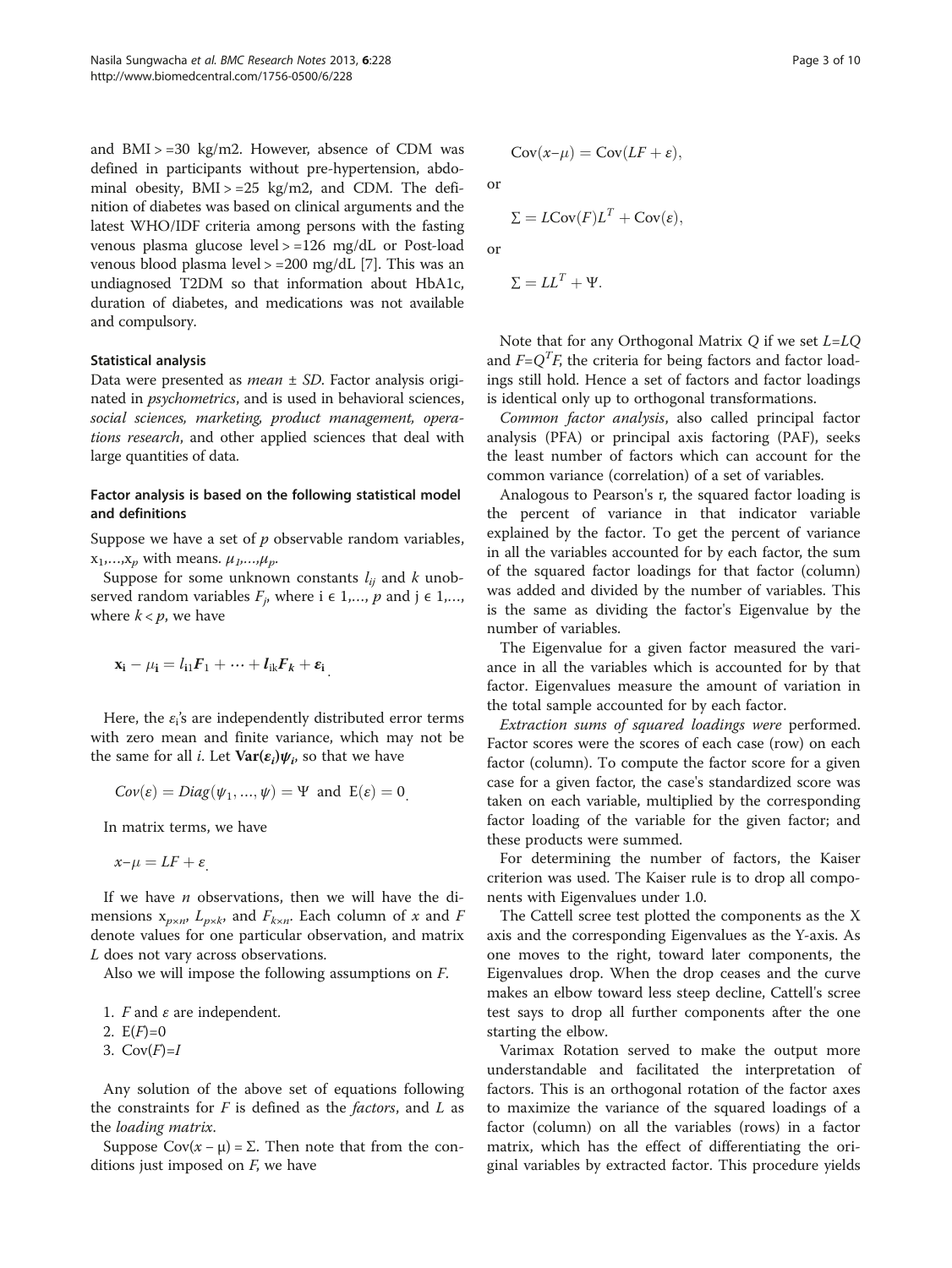results which make it as easy as possible to identify each variable with a single factor. To avoid theoretical supposed grounds, we used oblique Promax rotation as additional alternative to varimax rotation for suited clustering characteristics.

A P-value < 0.05 was considered as statistically significant. All analyses were performed using the Statistical Package for Social Sciences (SPSS) for windows version 18.0 (SPSS Inc) Chicago, Il, USA.

#### Results

Out of the original population ( $n = 977$  with 458 males and 519 females), 170(17.4%), 107(11%), and 75(7.7%) were diagnosed for new T2DM, MS, and CDM, respectively.

Table 1 describes the mean levels of general characteristics according to T2DM status. Except similar( $P > 0.05$ ) values of BMI in presence and absence of T2DM, levels of age, WC, SBP, DBP, and triglycerides were significantly (P < 0.05) higher in T2DM participants than no diabetic participants. However, HDL-C values were significantly (P < 0.05) lower in T2DM presence than diabetes absence. The mean levels of age, BMI, WC, SBP, DBP, triglycerides, HDL-C, FPG,and post-load glucose in men were similar  $(P > 0.05)$  with those from women(results not shown).

In the general population, factor analysis generated 2 factors which were explaining 55.4% of total variance: factor 1 (Blood pressure with variance = 29.6%; DBP = 0.881 and  $SBP = 0.872$ ), and factor 2(Dylipidemia with variance = 25.8%; HDL-C = -0.886 and triglycerides =  $0.872$ ).

In MS participants, factor analysis generated 3 factors with total variance of 75.1%: factor 1(Dyslipidemia with variance = 29.5%; triglycerides = 0.911 and HDL-C = -0.874), factor 2(Blood Pressure with variance =  $27.9\%$ ; DBP =  $0.869$  and SBP =  $0.837$ ), and factor 3 (Abdominal obesity + Dysglycemia with variance = 18.1%;  $WC = 0.836$  and fasting plasma glucose = 0.609).

Table 1 Association of age and metabolic syndrome components with incident type 2 diabetes mellitus in the study population

| Variables of<br>interest | Participants with<br>incident types 2 DM | Absence of diabetic P Values<br>participants |          |
|--------------------------|------------------------------------------|----------------------------------------------|----------|
| Age (Years)              | $53 \pm 13$                              | $36 \pm 12$                                  | < 0.0001 |
| BMI $(Kq/m2)$            | $24.4 \pm 5.6$                           | $23.3 \pm 5.4$                               | 0.881    |
| WC (cm)                  | $86 + 14.7$                              | $78.7 + 14.3$                                | < 0.0001 |
| SBP (mm Hg)              | $131.1 \pm 31.1$                         | $117 \pm 17$                                 | < 0.0001 |
| DBP (mm Hg)              | $80 + 16.7$                              | $70 + 11.7$                                  | < 0.0001 |
| FPG (mmd/L)              | $7.5 \pm 2$                              | $5.1 \pm 1$                                  | < 0.0001 |
| Triglycerides<br>(mmd/L) | $3.8 \pm 0.8$                            | $2.7 + 0.9$                                  | < 0.0001 |
| $HD = C$<br>(mmd/L)      | $1 \pm 0.3$                              | $7 + 0.6$                                    | < 0.0001 |

Retrieved from "[http://en.wikipedia.org/wiki/Factor\\_analusis.](http://en.wikipedia.org/wiki/Factor_analusis)"

Table 2 Characteristics in absence of cardiometabolic risk

| <b>Variables</b>         | Mean±SD         |
|--------------------------|-----------------|
| BMI ( $\text{Kg/m}^2$ )  | $74.6 + 8.80$   |
| Waist Circumference (CM) | $79.8 + 13.6$   |
| SBP (mmHg)               | $113.4 + 12.4$  |
| DBP (mmHg)               | $66.6 + 07.6$   |
| FPG (mg/dL)              | $82.0 + 14.0$   |
| Post-Load PG (mg/dL)     | $123.21 + 18.0$ |

#### Absence of CDM(n = 572)

Table 2 describes the mean values of variables analyzed in participants without CDM. The correlation matrix in absence of CDM is presented in Tables 3 and [4](#page-4-0). Postload plasma glucose was significantly and positively correlated to BMI and WC, but significantly and negatively correlated to both SBP and DBP. SBP was significantly and positively correlated to BMI but significantly but negatively correlated to FPG. DBP was significantly and negatively correlated to FPG.

Factor analysis revealed two uncorrelated factors that cumulatively explained 48.1% of the observed variance of the absence of CDM. The number of those two factors was determined by the scree plot according to Eigen-value (Figure [1\)](#page-4-0). These two factors could be identified as Blood Glucose Metabolism Disordering (Factor 1; 26.3% of variance) and obesity (Factor 2; 22% of variance) (Table [5](#page-5-0) and Figure [2](#page-5-0)).

#### Presence of CDM

The mean values of variables analyzed in participants with CDM are presented in Table [6](#page-6-0). Factor analysis revealed three uncorrelated factors that cumulatively explained 73.6% of the observed variance in the presence of cardiometabolic risk. The number of these three factors (Components) was determined by the scree plot according to Eigen-values (Figure [3\)](#page-6-0).

These three factors could be identified as: Blood Glucose Metabolism Disordering (Factor 1; 35.6% of variance),

|      |  | Table 3 Correlation matrix in absence of cardiometabolic |
|------|--|----------------------------------------------------------|
| risk |  |                                                          |

|            | WC                           | <b>FPG</b>               | Post-load PG |
|------------|------------------------------|--------------------------|--------------|
| <b>BMI</b> | ٠                            | $\overline{\phantom{0}}$ | 0.132        |
|            |                              |                          | $P = 0.016$  |
| <b>SBP</b> | $\qquad \qquad \blacksquare$ | $\overline{\phantom{0}}$ | $-0.114$     |
|            |                              |                          | $P = 0.031$  |
| <b>DBP</b> | $\qquad \qquad$              | -                        | $-0.125$     |
|            |                              |                          | $P = 0.020$  |
| WC         |                              | 0.035                    | 0.146        |
|            |                              | $P = 0.286$              | $P = 0.008$  |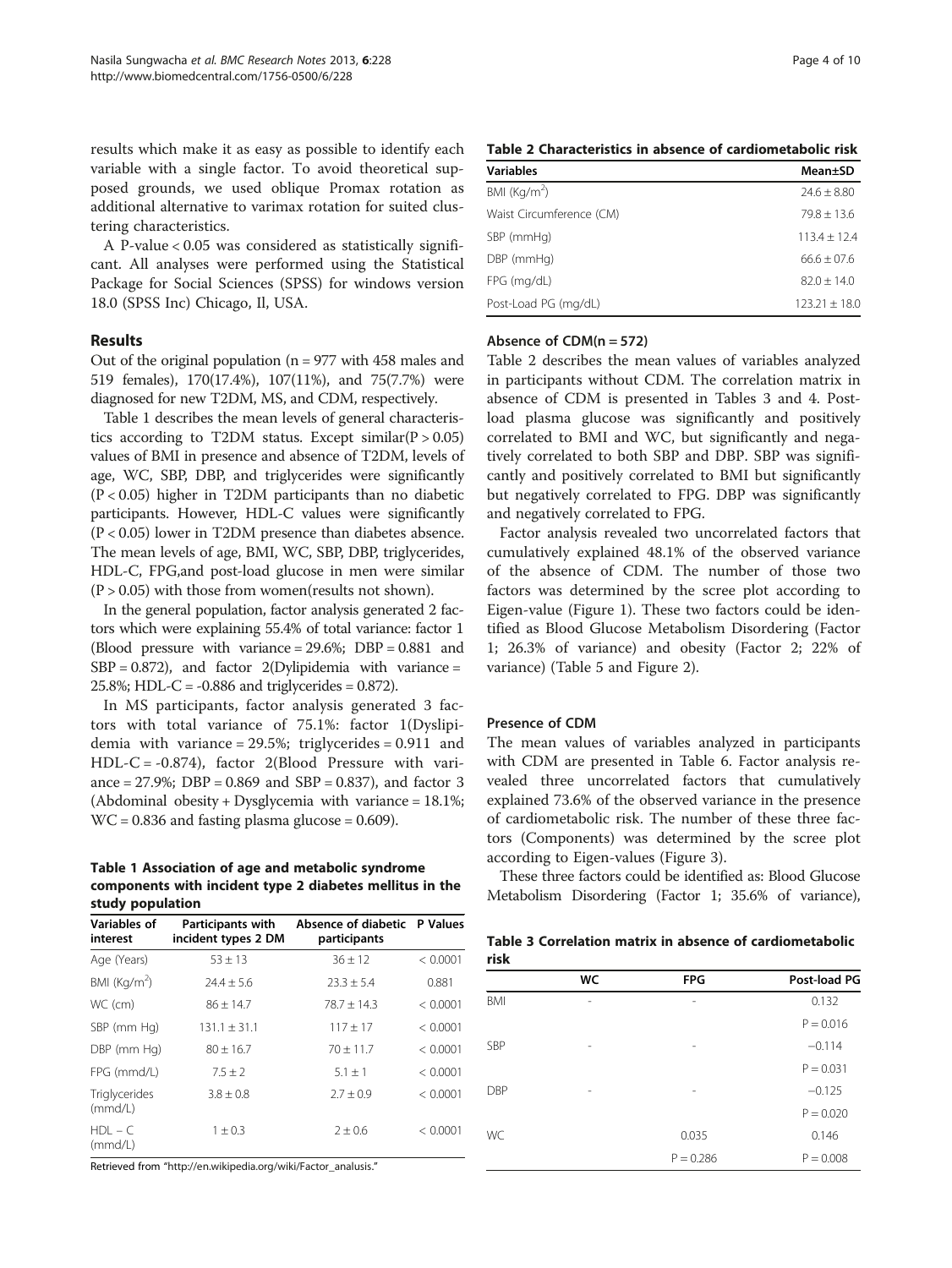<span id="page-4-0"></span>Table 4 Correlation matrix in absence of cardiometabolic risk

|            | <b>BMI</b>  | <b>SBP</b>  | <b>DBP</b>  |
|------------|-------------|-------------|-------------|
| <b>BMI</b> |             | 0.104       | 0.052       |
|            |             | $P = 0.046$ | $P = 0.197$ |
| <b>SBP</b> | -           |             | 0.128       |
|            |             |             | $P = 0.019$ |
| <b>DBP</b> | ۰           |             |             |
| WC         | 0.200       | 0.063       | $-0.021$    |
|            | P < 0.0001  | $P = 0.286$ | $P = 0.364$ |
| <b>FPG</b> | $-0.086$    | $-0.155$    | $-0.118$    |
|            | $P = 0.080$ | $P = 0.006$ | $P = 0.027$ |

Blood Pressure (Factor 2; 20.3% of variance), and obesity (Factor 3; 17.7% of variance) (Table [7\)](#page-7-0).

#### **Discussion**

The present study identified MS combination for which factor analysis would be appropriate among Bantu Africans. For that reason, the steps involved in performing factor analysis procedure were described. Thus, factor analysis findings using SPSS software have been interpreted.

However, MS is a complex issue in health care. It does not have a simple cause, but multiple risk factors. Its natural course is influenced by genetic factors, personal (Host) attributes, environmental characteristics, or some interactions of both.

At our knowledge, this was the first study to characterize factor analysis of possible risks for clustering of some traditional cardiovascular risk factors in the general population, absence of CDM, presence of CDM, and presence of MS among Bantu Africans living in DR Congo(Central region).

The extent of T2DM, CDM (concurrent presence of 3 non-lipid components of MS), and MS defined by IDF 5 criteria such as 3 non-lipid components and 2 lipidlipoprotein components [\[6](#page-8-0)] was examined. The present study also determined the interrelation of the main CDM factors: BMI, WC, SBP, DBP, FPG, and post-load glucose.

#### Emerging burden of MS

Contrary to the previous myths, non communicable diseases (Diabetes, hypertension, MS, atherosclerosis) are no longer rare in Africa [\[10-14\]](#page-8-0). The extent is increasing and it is thought to be due to the shifting from traditional African customs to the Western lifestyle [\[15-18\]](#page-8-0).

## MS pattern

The present study sought at identifying the physiogenic factors responsible for the clustering of cardiometabolic components. Factor analysis showed marked differences in the MS pattern between the groups of 3 components (CDM) and 5 components (MS).

#### Number of generated factors

In the general adult population, factor analysis identified 3 components for MS. This finding about MS was consistent with a study conducted in Asian Indians from the general population [[1\]](#page-8-0). In India, however, the total variance of 65.3% [\[1](#page-8-0)] was lower than the total variance of 75.1% explained in the present study. However, in the

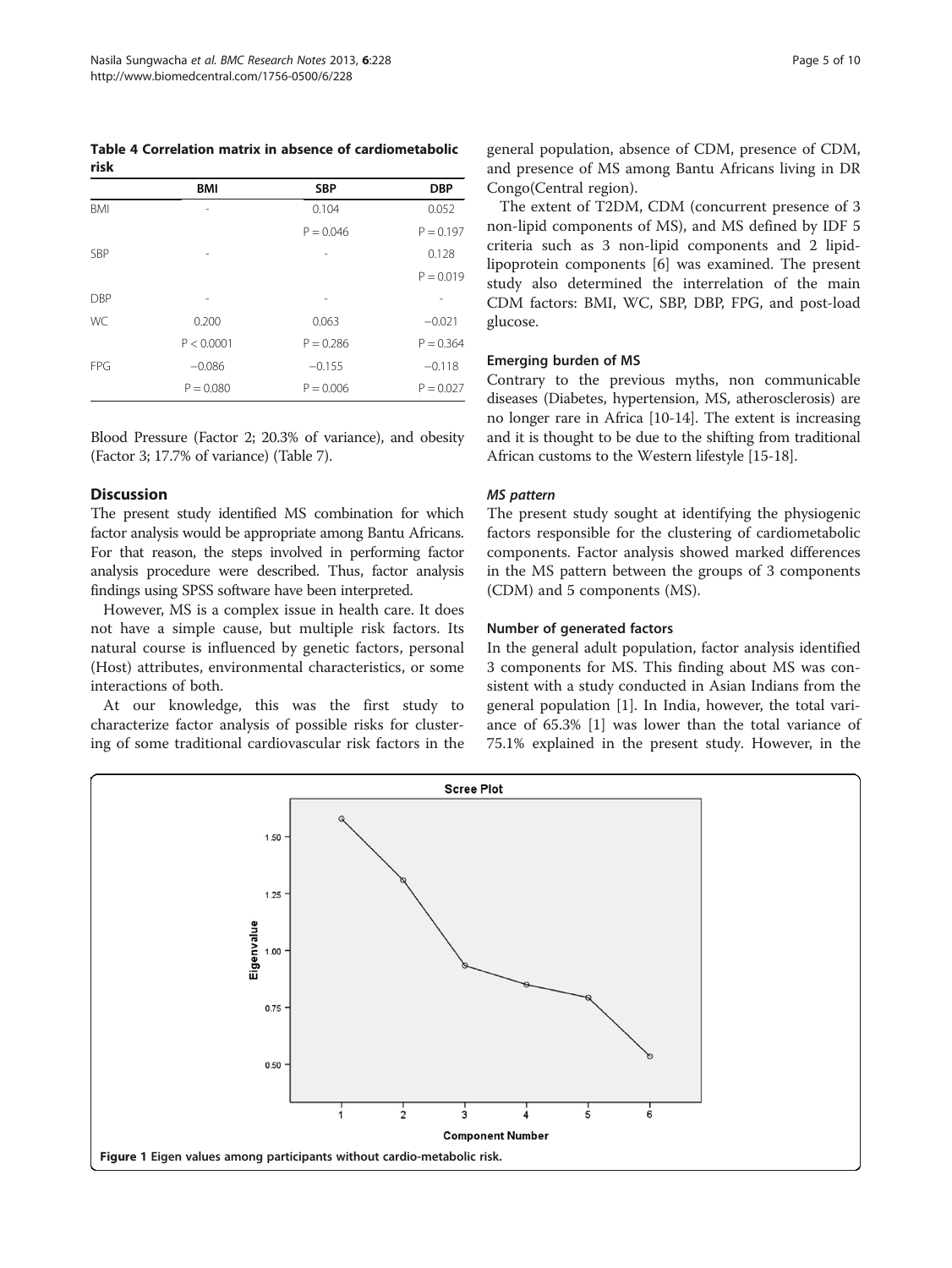<span id="page-5-0"></span>Table 5 Rotated component matrix in absence of cardiometabolic risk

|              | Factor 1 | Factor 2 |
|--------------|----------|----------|
| <b>BMI</b>   | $-0.131$ | 0.738    |
| SBP          | $-0.502$ | 0.340    |
| <b>DBP</b>   | $-0.455$ | 0.114    |
| WC           | 0.077    | 0.696    |
| <b>FPG</b>   | 0.765    | 0.051    |
| Post-Load PG | 0.707    | 0.400    |

South African general population, 5 factors could be identified in factor 1(Obesity), factor 2(Hypertension), factor 3(Hyperuricemia-hypertriglyceridemia), factor 4 (Hyperglycemia), and factor 5(Hyperinsulinemia) [[1\]](#page-8-0). In our findings, the first 2 factors cumulatively explained 58% of the total variance for MS. Only considering 3 non-lipid components, affordable in limited resources areas, factor analysis had identified also 3 factors with total variance almost 74.5% for CDM and similar with that for MS. The first 2 factors(Dysglycemia and Hypertension) cumulatively explained 56% of the total variance of CDM.

In considering the entire population and the subpopulation without CDM, factor analysis generated only 2 factors. In all participants, the factors revealed such as hypertension(factor 1) and dyslipidemia(factor 2) cumulatively explainedb55.4%bof the total variance of the clustering pattern of atherogenic factors from MS. However, in the absence of CDM, BP was not loaded, while only dysglycemia(factor 1) and obesity/BMI and WC(factor 2) were revealed the first factors which cumulatively

explained 48.1% of the total variance of the characterization of this group by the clustering of non-lipid components for MS.

The present study showed that no overlapping of variables on more than 1 factor indicated that more than 1 variable was responsible for the ultimate phenotype of the MS. Our findings demonstrated that factor analysis confirmed the general results from other factor analyses of the MS on different ethnic groups that had 3-5 factors revealed [\[1](#page-8-0)-[4\]](#page-8-0).

Our findings with the clustering of the variables in MS as a result of multiple factors known modifiable in nature raised the following question: would it be more efficient to include all participants in one major factor analysis model? Indeed, factor analysis is practically limited to develop a single-parameter screening tool for MS in this study as mentioned in the literature [\[4](#page-8-0)]. IDF recommended WC as the most frequently used anthropometric index to define abdominal obesity [\[6](#page-8-0)]. Paradoxically, WC, BP, lipid, and glucose levels were similar among men and women in this study as reported in the same general population [[10](#page-8-0)]. However, WC cutoff points differ by ethnic groups and gender worldwide [[1,4\]](#page-8-0). Older age was associated with T2DM in this study, while age not considered as a component of MS, is a confounding factor for anthropometric variables of MS amon Taiwanese individuals [[4\]](#page-8-0).

Factor analysis was applied to see whether there was a less complex space with fewer than the "n" dimensions of the variables that had been analyzed. It was found that a three dimensional space or a mixture of three factors could be used to explain a major part of the data. In

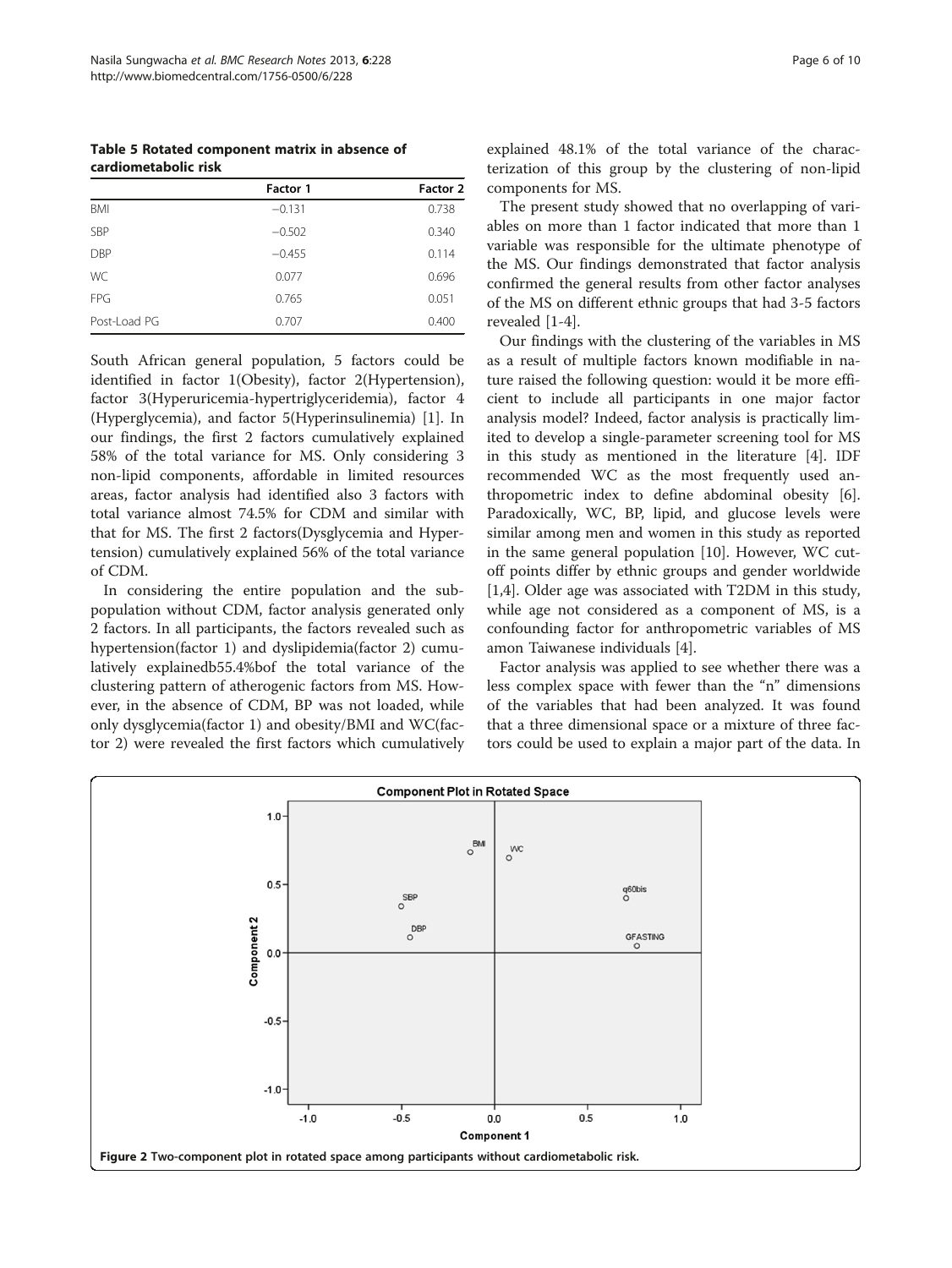<span id="page-6-0"></span>Table 6 In participants with cardiometabolic risk 2

| <b>Variables</b>         | Mean±SD             |
|--------------------------|---------------------|
| BMI ( $\text{Kg/m}^2$ )  | $43.40 + 20.20$     |
| Post-Load PG (mg/dL)     | $80.00 + 15.80$     |
| SBP (mmHg)               | $127.60 + 26.70$    |
| DBP (mmHg)               | $80.00 + 15.80$     |
| FPG (mg/dL)              | $93.40 + 19.80$     |
| Waist Circumference (CM) | $182.84 \pm 101.10$ |

more precise mathematical terms the global and examined variables without dyslipidemia(with paradoxes of triglycerides and HDL-C) could be reduced to three factors with eigenvalues greater than one, which explained 73.4% of the variance in MS Africans. The loadings on these factors sorted out into three metabolic groupings.

Neither of the variables was loaded on all the three components. These three factors could be identified as Glucose Metabolism (Factor 1), Blood Pressure (Factor 2) and Obesity (Factor 3). This suggests that those nonlipid components clustered naturally rather than as a result of chance.

No overlapping of variables on more than one factor indicated that more than 1 variable is responsible for the ultimate phenotype of the fats. The present factor analysis confirmed global results from other factor analyses of fats among different populations that had 3 to 4 factors identified as non-modifiable/genetic risk factors and modifiable/ environmental risk factors. The study attempted to observe among BMI, WC, SBP, DBP, FPG, and post-load PG group - which ones go together and which ones do not [[30\]](#page-8-0). Variables with a factor loading of at least 0.3 have generally been considered for interpretation although it is suggested that only loadings  $\geq 0.4$ be used, which therefore shares at least 15% of the variance with a factor, should be used in the study [[24](#page-8-0)].

In many studies, fats play a pivotal role in the occurrence of the onset of CVD, andT2DM. However, lipid profile and fasting insulin are not available in the majority of health centers in developing countries.

Therefore, identification of non-lipid components of the metabolic syndrome would be helpful in understanding the etiology among Bantu Africans. Virtually no study has been performed on combination of the evaluated variables in Sub- Saharan Africa.

#### Perspectives for Africa

This study highlighted the absence of obesity as a factor of MS in type 2 diabetic Bantu Africans. Moreover, obesity was the third factor of MS with lower variance in comparisons with variances of factor 1(Glucose) and factor 2(Blood pressure) among type 2 diabetic Africans with MS. As reported on the factor analysis of risk variables associated with MS in adult Asian Indians [[1\]](#page-8-0), further studies among larger sizes from Bantu Africans, are needed to demonstrate the responsibility of more than one underlying physiogenetic polymorphisms in the present specific glucose-centered pattern for MS with lower BMI and smaller WC.

#### Limitations and strengths

The advantages and disadvantages of factor analysis have been reported in medical, physical, marketing economic and environmental researches [\[31](#page-9-0)]. There are different

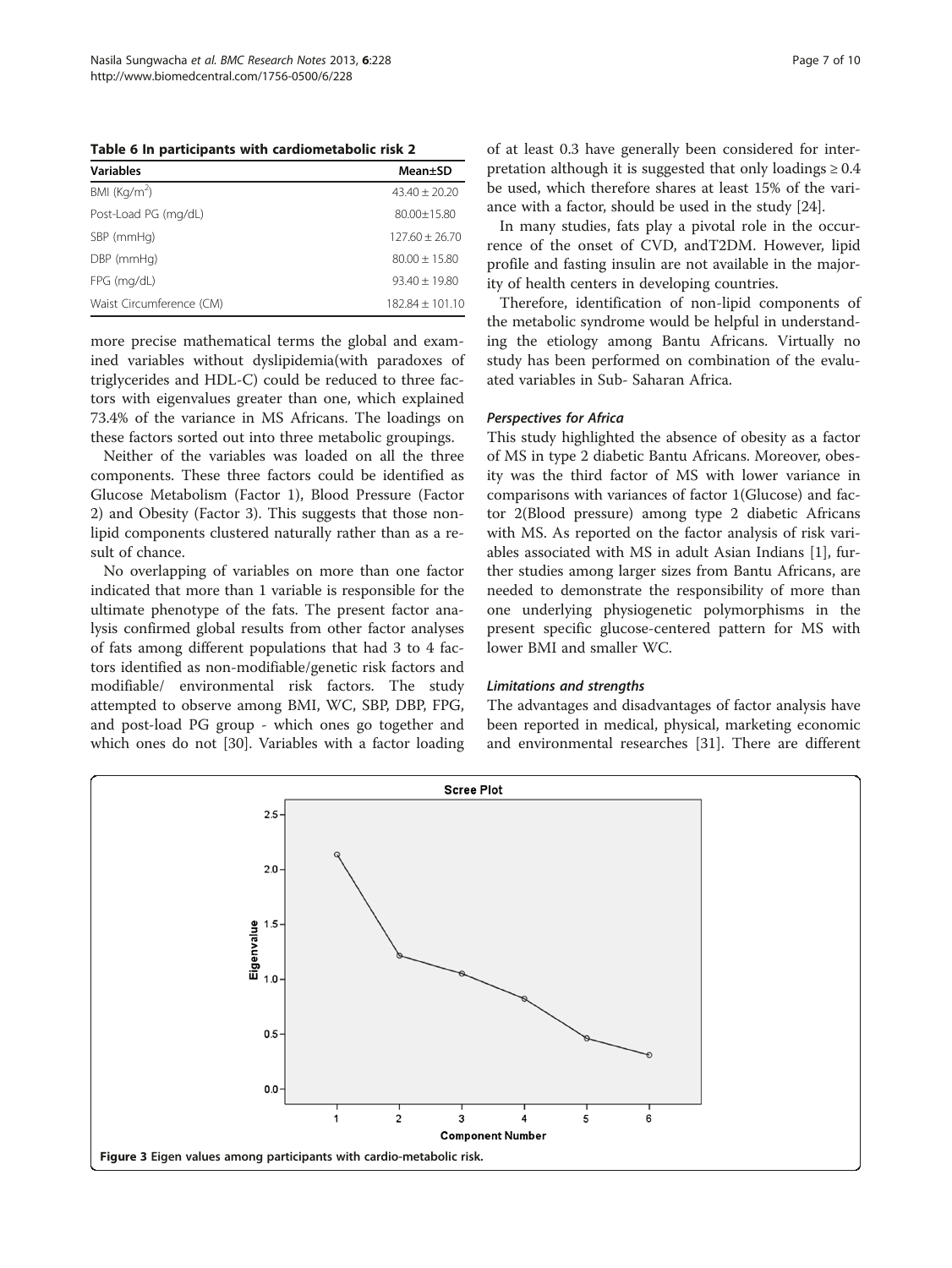<span id="page-7-0"></span>Table 7 Rotated component matrix in presence of cardiometabolic risk

|              | <b>Factor 1</b> | Factor 2 | Factor 3 |
|--------------|-----------------|----------|----------|
| <b>BMI</b>   | 0.077           | $-0.025$ | 0.760    |
| <b>SBP</b>   | $-0.064$        | 0.881    | $-0.137$ |
| <b>DBP</b>   | $-0.224$        | 0.833    | 0.116    |
| WC.          | 0.025           | 0.001    | 0.769    |
| <b>FPG</b>   | 0.906           | $-0.106$ | 0.096    |
| Post-Load PG | 0.894           | $-0.179$ | 0.031    |

reasons of the limitations of this study, that is, ethnic and cultural heterogeinity, genetic studies, gender, age composition, number of risk variables included, sample size, and cutoff points of MS and CMD[ ]. In Asian Indians, angiotensin converting enzyme gene polymorphism(insertion/deletion) with BP was identified factor 3 along lipids and lipoproteins(factor 1) and centripetal fat and BP(factor 3) associated with MS phenotype [\[1](#page-8-0)]. In these Asian Indians, DBP in factor 2 overlapped on another variable in factor 3 [[1\]](#page-8-0).

#### Advantages of factor analysis

The rotation methods are useful in making the output more understandable and for ease of interpretation of the factors. The optimal variance of the squared loadings of a factor (Column) on all the variables (rows) in a factor matrix is due to varimax rotation (an orthogonal rotation of the factor axes). Factor matrix differentiates the original variables from extracted factors.

Groups of inter-related variables are identified and seen in their manner to be related to each other.

In multi-factorial diseases, it is easy and inexpensive to perform factor analysis which can be used to identify hidden dimensions which may not be apparent from analysis.

#### Disadvantages of factor analysis

It is not possible to pick the proper rotation using factor analysis alone as all rotations represent different underlying processes and equally valid outcomes of standard factor analysis optimization.

Though not a strictly mathematical criterion, there is much to be said for limiting the number of factors to those whose dimension of meaning is readily comprehensible. The same limitation is reported about variance explained criteria.

The research is requested to choose the solution which generates the most comprehensive evaluation of data.

The Kraiser criterion is the default in SPSS and most computer programs but is not recommended when used as the sole cut-off criterion for estimating the number of factors.

Certain researchers prefer to keep enough factors to account for 80%-90% of the variation. However, other

researchers explain variance with a few factors, but lower than 50% (Parsimony).

Factor analysis cannot identify causality as interpreting factor analysis is based on using a " heuristic" convenient solution even if not absolutely "true". If important attributes (such as lipid components of fats) at primary health care in developing countries like DRC, the value of the procedure was reduced for BMI in absence of MS.

It requires strong background knowledge of biology and Pathophysiology or theory as multiple attributes may be highly correlated for no apparent reason. Varimax was an orthogonal rotation of the components to maximize the variance of the squared loadings (unrotated output accounted for by the first and subsequent factors) of a dimension (Column) on all the variables(Rows) in a factor matrix. Varimax rotation is the easiest and the most simple and common rotation option used in MS [\[1](#page-8-0)-[5](#page-8-0)]. However, oblique rotations might be more suited and more preferred with methods inclusive [[31](#page-9-0)]. In search of underlying dimensions, the use (sometimes an abuse) of factor analysis in Personnality and Social Psychology literature [\[32\]](#page-9-0). There are also different rotation methods such as quartimax rotation(an orthogonal alternative), equimax rotation( a compromise between varimax and quartimax criteria), direct oblimin rotation(standard method with a non-orthogonal/oblique rotation with higher eigenvalues but lower interpretability of the factors), and Promax rotation. In this study, we evaluated Promax rotation in addition to varimax rotation. Indeed, Promax rotation was computationally faster alternative nonorthogonal/oblique rotation method than other oblique methods such as direct oblimin rotation. The potential limitations such as the inability of the investigators in collecting sufficient set of product activities, unknown on reasons of associated dissimilar attributes, and obscured factors were excluded or minimized.

#### Implementation of factor analysis

The implementation of Factor analysis is well established within robust statistical software such as SAS, BMDP and SPSS and R programming language with the factanal function (GPA rotations), and Open Opt [\[33](#page-9-0)]. This is evidenced by both analysis and scree plots and the three dimensional charts.

#### Conclusion

The factor analysis performed for this study suggests that the clustering of the non-lipid variables is sufficient to define CDM in black Africans at including glucose metabolism, Blood pressure and Obesity. Since 3 factors in sequencing dyslipidemia, hypertension, and abdominal obesity-dysglycemia were identified for the Bantu Central African MS phenotype, more one major factor could be accounted for this specific MS. Early prevention and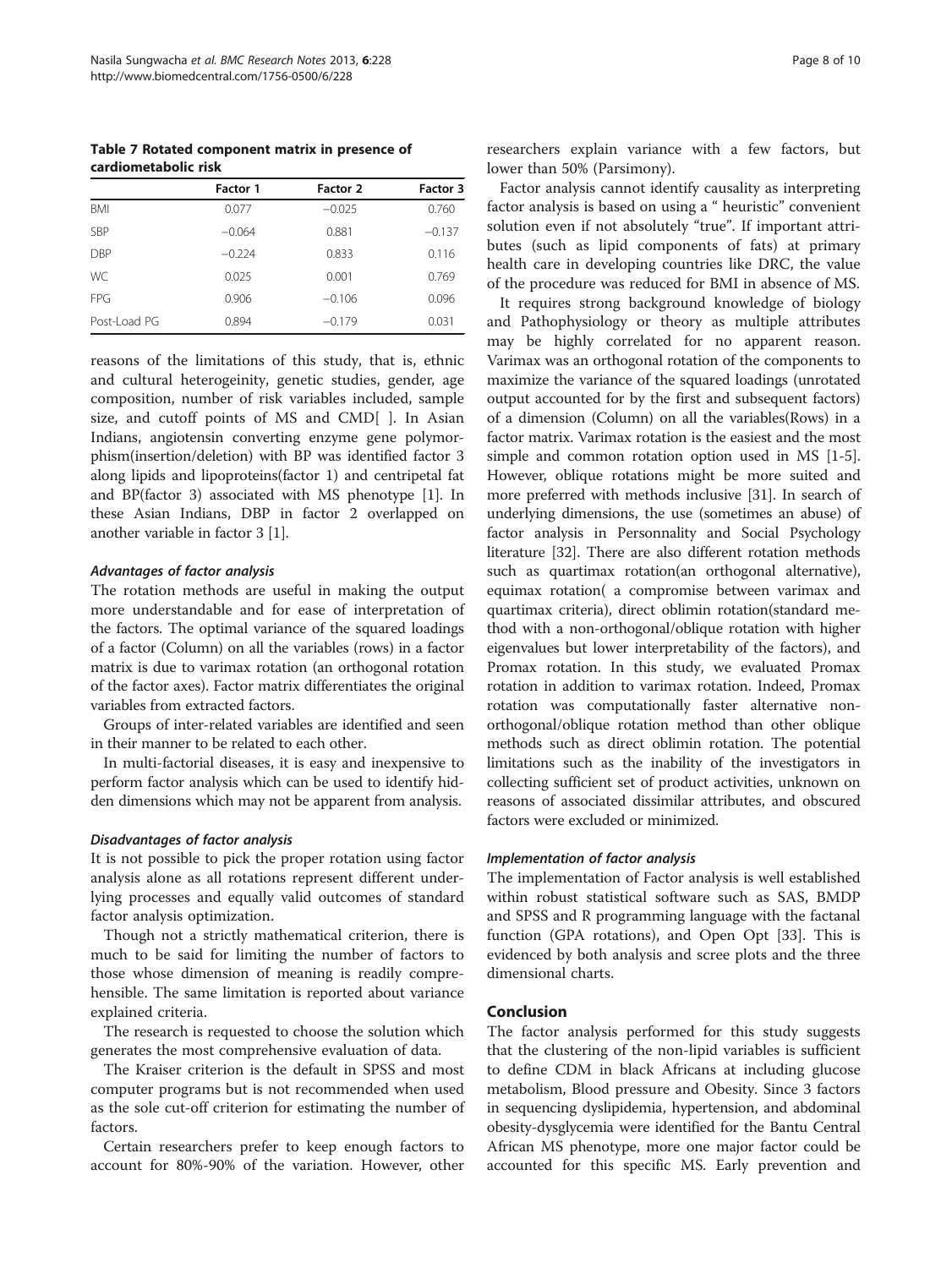<span id="page-8-0"></span>management (diagnosis and proper intervention) strategies for those modifiable loaded risk variables could reduce the burden of type 2 DM, MS, and emerging cardiovascular disease in Central Africa.

#### Competing interests

All authors declare that they have no competing interests.

#### Authors' contributions

All the co-authors have seen and approved the final version of the manuscript and it is not currently under active consideration for publication elsewhere, has not been accepted for publication, nor has it been personally and actively involved in substantive work leading to the report, and will hold themselves jointly and individually responsible for its content. JBKLO was responsible for the field work. JNS performed review literature related to factor analysis. BLM conceived of the study, and participated in the study design. JNS and BLM performed statistical analyses. JTL, JNS, BLM, JBKLO, and GT participated in the coordination of writing of the study. All authors read and approved the final manuscript.

#### Acknowledgements

We thank the medical officers, interns, social workers, and nursing staffs from the University of Bandundu, the participants and the professionals of the laboratory of Lomo Medical for the ultra-structural technical assistance.

#### Author details

<sup>1</sup>Department of Statistics, Walter Sisulu University, Mthatha, South Africa. <sup>2</sup>Department of Statistics, University of Forte Hare, Eastern cape, South Africa. <sup>3</sup>Faculty of Health Sciences, Walter Sisulu University, Private Bag X1, Mthatha, Eastern Cape 5117, South Africa. <sup>4</sup>Department of Internal Medicine, University of Kinshasa, Kinshasa, DR Congo. <sup>5</sup>Division of Cardiology and Intensive Care, University of Maiden Ngouabi, Kinshasa, Congo. <sup>6</sup>Emergency Department, University Hospital Center, Brazzaville, Congo. <sup>7</sup> Division of Chemical Pathology, Stellenbosch University, Cape Town, Stellenbosch, South Africa.

#### Received: 23 January 2013 Accepted: 21 May 2013 Published: 12 June 2013

#### References

- Mithun D, Susil P, Arnab G: Factor analysis of risk variables associated with metabolic syndrome in adult Asian Indians. J Cardiovasc Dis Res 2010, 91:86–91.
- 2. Ghosh A: Factor analysis of metabolic syndrome among the middleaged Bengalee Hindu men of Calcutta, India. Diabetes Metab Res Rev 2005, 21:58–64.
- 3. Gray RS, Fabsitz RR, Cowan LD, Lee FT, Howard BV, Savage PJ: Risk factor clustering in the insulin resistance syndrome. The strong Heart Study. Am J Epidemiol 1998, 148:869–878.
- 4. Chang CH, Yen CH, Chen MY: Using principal component analysis to develop a single-parameter screening tool for metabolic syndrome. BMC Publ Health 2010, 10:708.
- 5. Esteghanati A, Zandiah A, Khalilzah O, Meysamie A, Ashraf H: Clustering of metabolic syndrome components in a middle Eastern diabetic and nondiabetic population. Diabetol Metab Syndr 2010, 2:36.
- 6. Alberti KG, Zimmet P, Swaw J: Metabolic syndrome: a new world-wide definition: a consensus statement from the international diabetes federation. Diabetes Med 2006, 23:469–480.
- 7. World Health Organization (WHO) and International Diabetes Foundation (IDF) Definition and Diagnosis of Diabetes Mellitus and Intermediate Hyperglycemia. Geneva: WHO: Report of a WHO/IDF Consultation; 2006.
- he European Group for the Study of Insulin Resistance(EGIR): Frequency of the WHO metabolic syndrome in European cohorts, and an alternative definition of an insulin resistance syndrome. Diabetes Metab 2002, 28:364–376.
- Expert panel on detection, evaluation and treatment of high blood cholesterol in adults. Executive summary of the third report of the national cholesterol education program(NCEP) expert panel on detection, evaluation and treatment of high blood cholesterol in adults (adult treatment panel III). JAMA 2001, 285(19):2486–2497. HYPERLINK [http://www.ncbi.nlm.nih.gov/pubmed?term=Expert%20Panel%20on%](http://www.ncbi.nlm.nih.gov/pubmed?term=Expert%20Panel%20on%20Detection%2C%20Evaluation%2C%20and%20Treatment%20of%20High%20Blood%20Cholesterol%20in%20Adults%5BCorporate%20Author%5D%22Expert)

[20Detection%2C%20Evaluation%2C%20and%20Treatment%20of%20High%](http://www.ncbi.nlm.nih.gov/pubmed?term=Expert%20Panel%20on%20Detection%2C%20Evaluation%2C%20and%20Treatment%20of%20High%20Blood%20Cholesterol%20in%20Adults%5BCorporate%20Author%5D%22Expert) [20Blood%20Cholesterol%20in%20Adults%5BCorporate%20Author%](http://www.ncbi.nlm.nih.gov/pubmed?term=Expert%20Panel%20on%20Detection%2C%20Evaluation%2C%20and%20Treatment%20of%20High%20Blood%20Cholesterol%20in%20Adults%5BCorporate%20Author%5D%22Expert) [5D"Expert](http://www.ncbi.nlm.nih.gov/pubmed?term=Expert%20Panel%20on%20Detection%2C%20Evaluation%2C%20and%20Treatment%20of%20High%20Blood%20Cholesterol%20in%20Adults%5BCorporate%20Author%5D%22Expert) Panel on Detection, Evaluation, and Treatment of High Blood Cholesterol in Adults. Executive Summary of The Third Report of The National Cholesterol Education Program (NCEP) Expert Panel on Detection, Evaluation, And Treatment of High Blood Cholesterol In Adults (Adult Treatment Panel III). HYPERLINK "[http://www.ncbi.nlm.nih.gov/pubmed/](http://www.ncbi.nlm.nih.gov/pubmed/11368702) [11368702](http://www.ncbi.nlm.nih.gov/pubmed/11368702)" \o "JAMA.

- 10. Longo-Mbenza B, Kasiam Lasi On'kin JB, Nge Okwe A, Kangola Kabangu N: The metabolic syndrome in a Congolese population and its implications for metabolic syndrome definitions. Diabetes & metabolic syndrome. Clinical Research & Reviews 2011, 5:17–24.
- 11. Longo-Mbenza B, Ngiyulu R, Bayekula M, Vita EK, Nkiabungu FB, Seghers KV, Luila EL, Mandundu FM, Manzanza M: Low birth weight and risk of hypertension in African school children. J Cardiovasc Risk 1999, 6:311-314.
- 12. Longo-Mbenza B, Vangu Ngoma D, Mbungu Fuele S: Low birth weight, metabolic syndrome and their associations with the global crisis of 1930 - 1945, rapidly growing economy and coronary heart disease in Central Africa. Int J Nutr Met 2010, 2:1–10.
- 13. Longo-Mbenza B, Kasiam LO JB, Nge OA, Kangola KN, Mbungu FS: Metabolic syndrome, aging, physical inactivity, and incidence of type 2 diabetes in general African population. Diab Vasc Dis Res 2010, 7(1):28–39.
- 14. Motala AA, Pirie FJ, Gouws E, Amod A, Omar MAK: High incidence of type 2 diabetes mellitus in South African Indians: a 10 year for study. Diabetic Med 2003, 20:23–30.
- 15. Kelliny C, William J, Riesen W, Paccaud F, Bovet P: Metabolic syndrome according to different definitions in a rapidly developing country of the African region. Cardiovasc Diabetol 2008, 7:27. doi:[10.1186/1475-2840-7-27.](http://dx.doi.org/10.1186/1475-2840-7-27)
- 16. Kasiam LO JB, Longo-Mbenza B, Nge Okwe A, Ditu Mpandamadi S, Okitolonda W, He J: Prevalence and risk factors of diabetes mellitus in Kinshasa Hinterland. Int J Diabetes Metabolism 2008, 16:50–59.
- 17. Democratic Republic of Congo: National survey of children and women situation. MICS2 2001. Say yes for children. 2nd edition. Kinshasa: USAID/ WHO/UNICEFV; 2001:40–46.
- 18. Ngondo A, Pitshandenge S: Demographic perspectives of Zaïre during 1984–1999. Cedas 1984, 1:31–32.
- 19. Balde NM, Diallo I, Baldé MD, Barry IS, Kaba L, Diallo MM, Kaké A, Camara A, Bah D, Barry MM, Sangaré-Bah M, Maugendre D: Diabetes and impaired fasting glucose in rural and urban populations in Futa Jallon (Guinea): prevalence and associated risk factors. Diabetes Metab 2007, 33:114–120.
- 20. Elbagir MN, Eltom MA, Elmahadi EMA, Kadam IMS, Berne C: A populationbased study of the prevalence of diabetes and impaired glucose tolerance in adults in Northern Sudan. Diabetes Care 1996, 19:1126–1128.
- 21. Gu D, Reynolds K, Wu X, Duan X, Reynolds RF, Whelton PK, He J, InterASIA Collaborative Group: Prevalence of the metabolic syndrome and overweight among adults in China. Lancet 2005, 365:1398–1405.
- 22. Lee JS, Kawakubo K, Mori K, Akabayashi A: Effective cut-off values of waist circumference to detect factors of metabolic syndrome in Japanese men and women. Diabetes Vasc Dis Res 2007, 4:340–345.
- 23. Bryant FB, Yarnold PR: Principal components analysis and exploratory and confirmatory factor analysis. In Reading and understanding multivariate statistics. Edited by Grimm LG, Yarnold PR. Washington, DC: American Psychological Association; 1995:99–136.
- 24. Sheppard AG: The sequence of factor analysis and cluster analysis: differences in segmentation and dimensionality through the use of raw and factor scores. Tour Anal 1996, 1:49–57.
- 25. Sternberg RJ: The geographic metaphor. In Metaphors of mind: conceptions of the nature of intelligence. Edited by Sternberg RJ. New York: Cambridge; 1990:85–111.
- 26. Stills DL: International encyclopedia of the social sciences: biographical supplement. New York: Macmillan Publishing Co; 1989.
- 27. Gorsuch RL: Factor analysis. Hillsdale, NJ: Lawrence Erlbaum; 1983.
- 28. Velicer WF, Jackson DN: Component analysis versus common factor analysis: some issues in selecting an appropriate procedure. Multivar Behav Res 1990, 25(1):1–28.
- 29. Kasiam LO JB, Longo-Mbenza B, Nge OA, Kangola KN, Mbungu FS, Milongo DG: Classification and dramatic epidemic of diabetes mellitus in Kinshasa Hinterland: the prominent role of type 2 diabetes and lifestyle changes among Africans. Niger J Med 2009, 18(3):311–320.
- 30. Nunnally JC, Bernstein IH: Psychometric theory. 3rd edition. New York: McGraw- Hill; 1994.